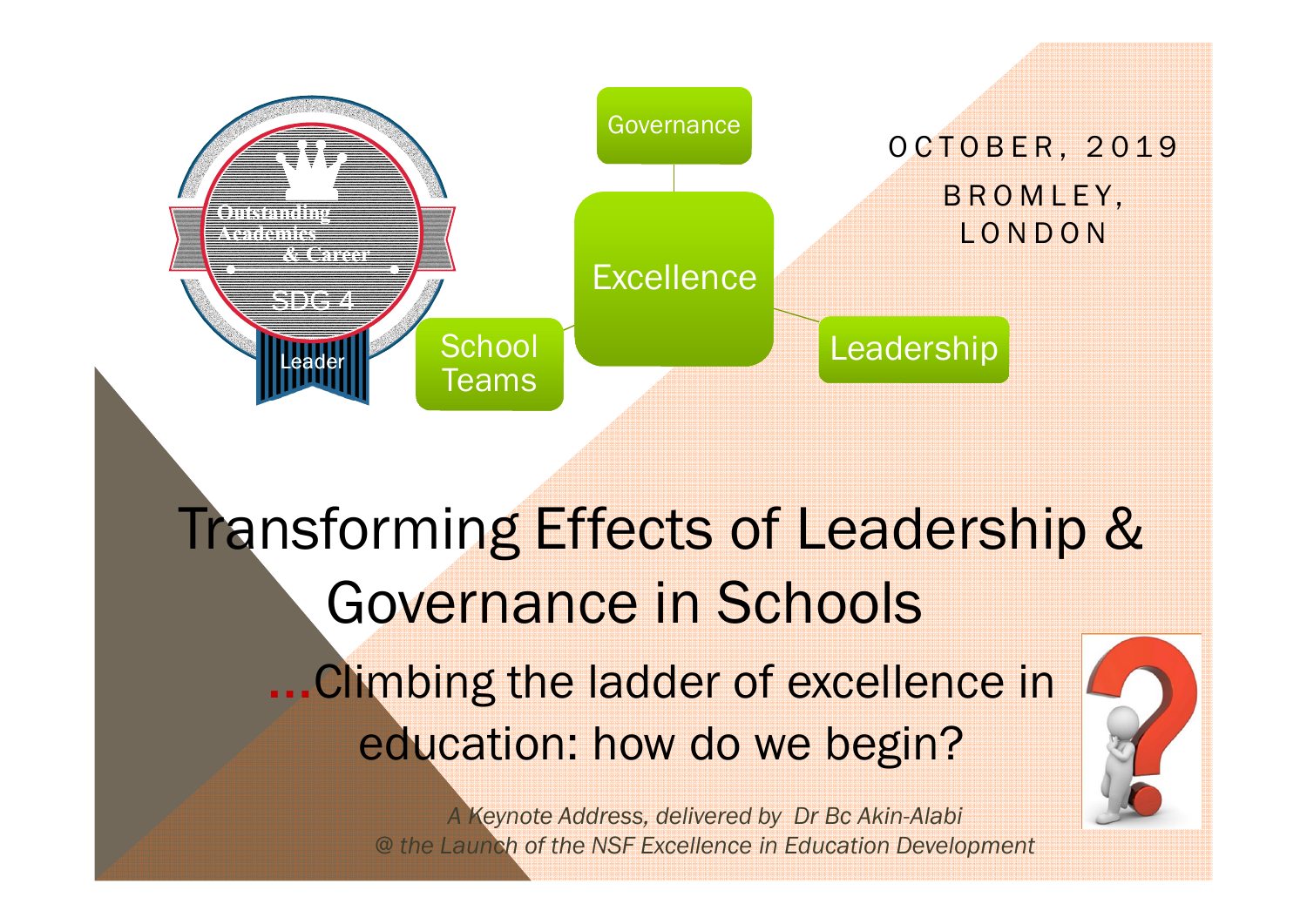### INTRODUCTION & CURRENT SCENRIO

Many thanks to the NSF for organising this seminar which gives me so much hope as I strongly believe that in order to rescue the future of our dear country we need to look into self helps and be more proactive and look away from the government. Governments have been coming and going since independence, unfortunately they have not done a lot to put education of our children where it should be. Hence, our future has become bleak, we live in a society where the glorification of corrupt practices have become the standard, our leaders have failed to entrench a culture of achievement through hardwork, honesty, and service to humanities in the young. Thereby making future outlook seems bleak. We need to understand that except by a stroke of luck, the type of leaders in a society is a reflection of the educational system.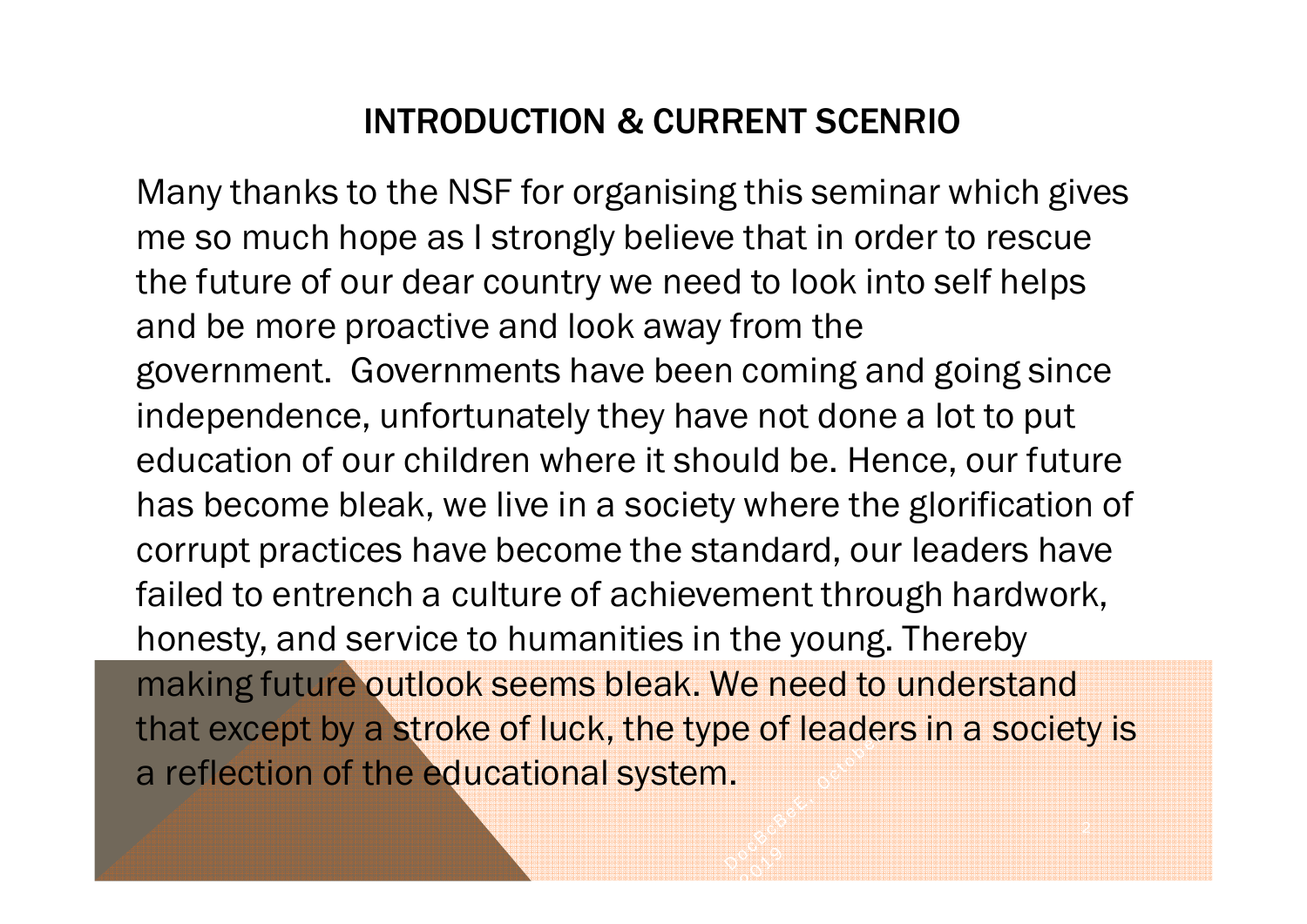Every day our young people read about how one leader or the other embezzled funds from our common wealth or how the fugitive past of some supposed heroes of democracy is uncovered, how corrupt practices and indiscipline is entrenched in our institutions and those in authorities look the other way.

.

Today I intend to speak from the heart and I hope it would not just end here. I hope this keynote address which I have entitled "Climbing the Ladder of Excellence in Education"; would not end up like the thousands if not millions of speeches delivered by great minds and intellectuals about the state of education and solutions for education development in our dear Nation, Nigeria. I personally, am becoming frustrated by the day, growing weary and tired of all the issues confronting us particularly the education of our children in Nigeria. Our children learn in an enviropment not fit to put our much loved pets, classrooms look like a scene from the Iraq's war fronts, schools lack furniture,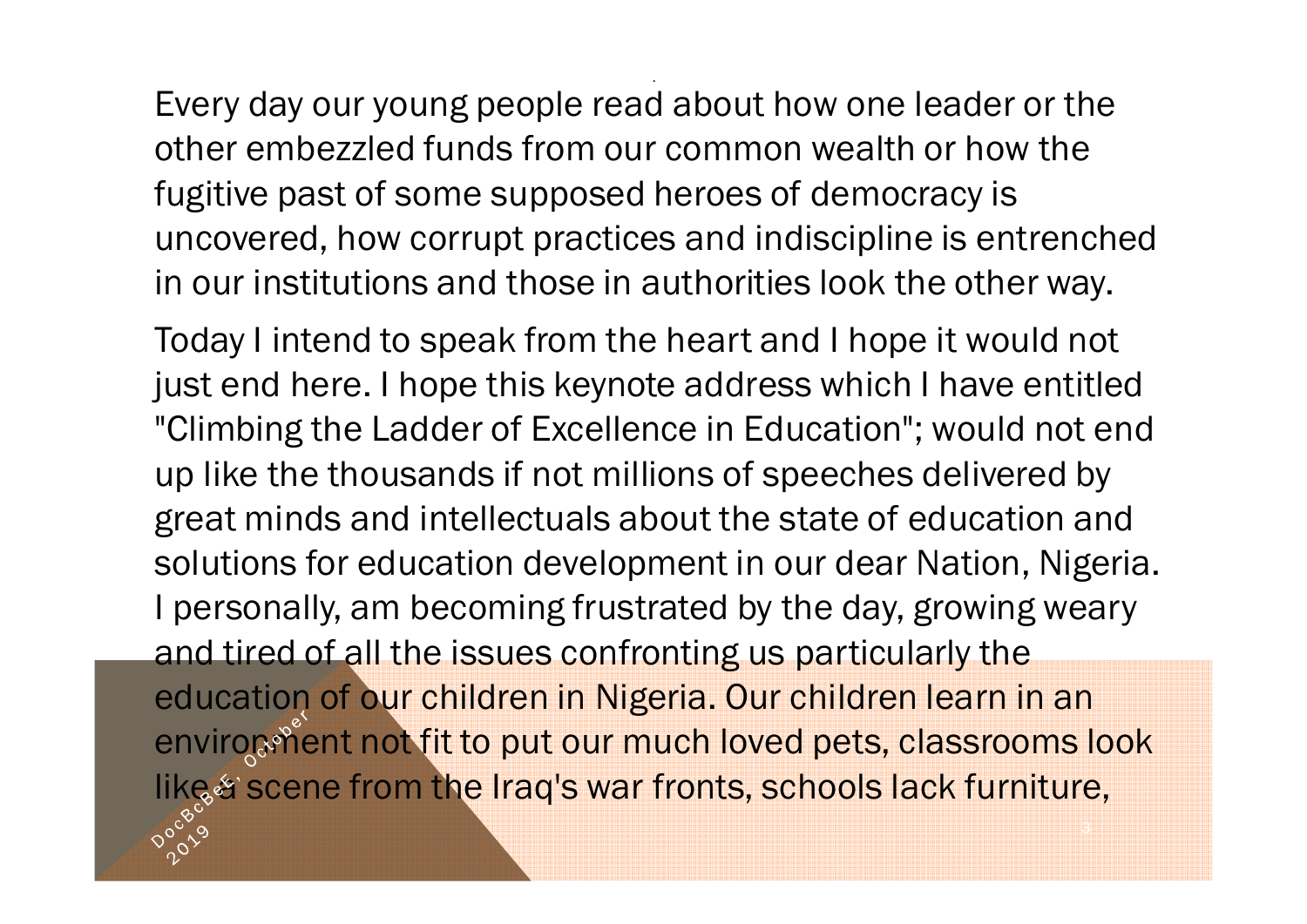the roofing sheets are leaking if and where the roof is not completely blown away, thugs and miscreants defecate on the classroom floors, corridors and specialist rooms are riddled with potholes, our schools have no teaching aids, no laboratories, no libraries, no ICT suites, no toilets, staff rooms are bare, no specialist rooms, home economics are taught on black boards, the fate of our young ones, our future is left to rusty teachers who are poorly motivated, badly remunerated and lack any form of incentives. Yet we are all aware of the trends in the developed parts of the world where Robots, Automation & Technology is Taking Over In Large Scale- Putting Many Jobs At Risk? To quote Prof Charles Soludo, recently he said, and I quote" the world is on the 4th Industrial revolution with digital economy and we are struggling with the first stage of Rostow's stages of growth. Artificial intelligence together with other future technologies such as robotics, synthetic biology, computational science, <sub>4</sub> nanotechnology, quantum computing, 3D and 4D printing,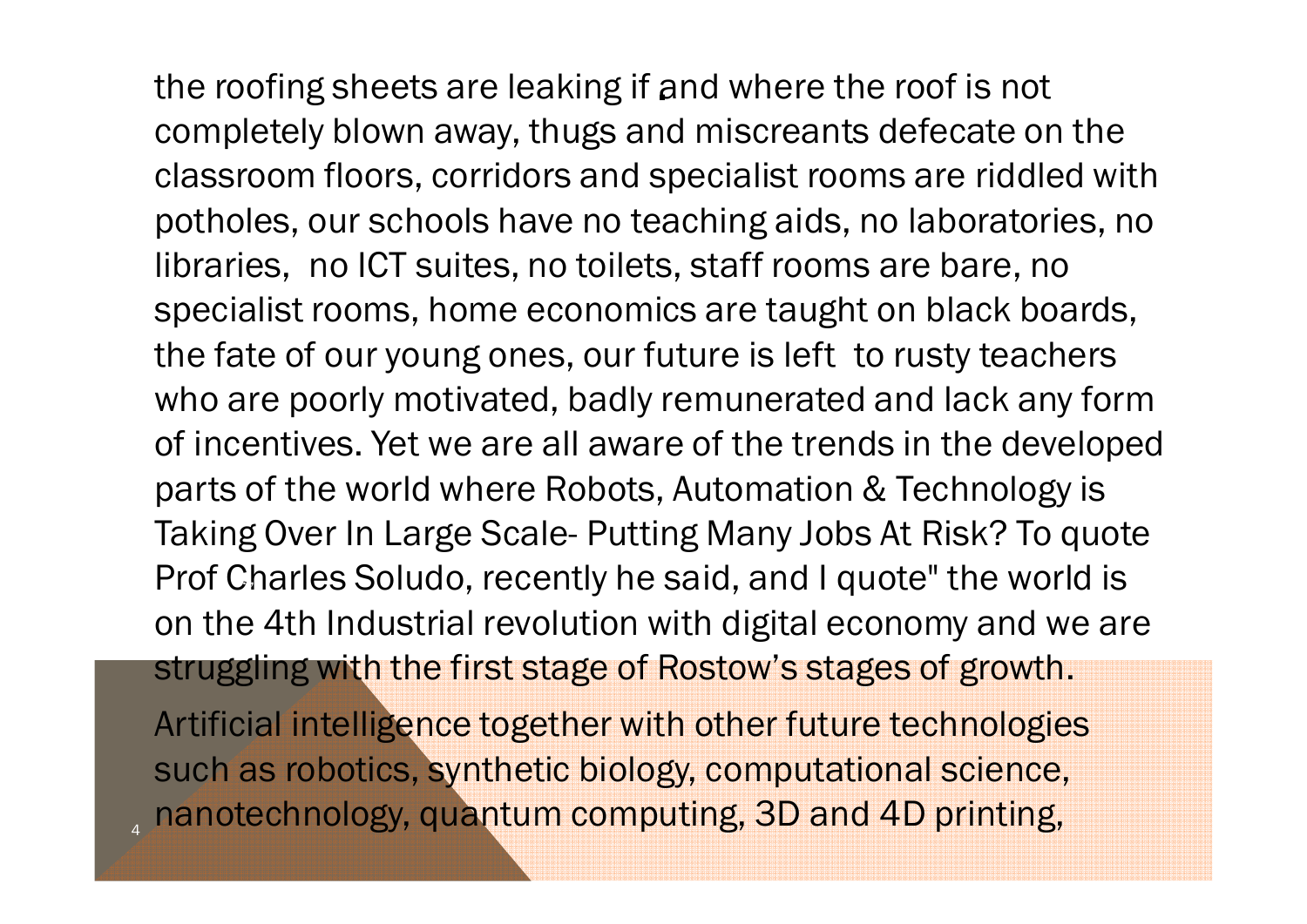internet of Things, cognitive science, self-driving vehicles, etc-- will surely produce totally different social and economic configurations than what we know today" As such new skill sets are being created. Are we ready to unlearn and relearn is the major issue now. A Change for better is non existence, even though we see few improvements in some states but the majority of the pictures are gloomy in nature. Most of the intervention in education lack depths, not well documented hence not sustainable. Our problem is not much of that of unemployment really but that of the fact that majority of our youths are grossly unemployable. With the efforts of the present government in promoting local industries the reality of the situation is that all the new industries in the last five years are dominated by foreigners. We do not have the skills to fill the vacancies and our plush jobs are taken away by expatriates or the few Nigerians that come back from the Diaspora, while the majority of our youths lack opportunities

.

5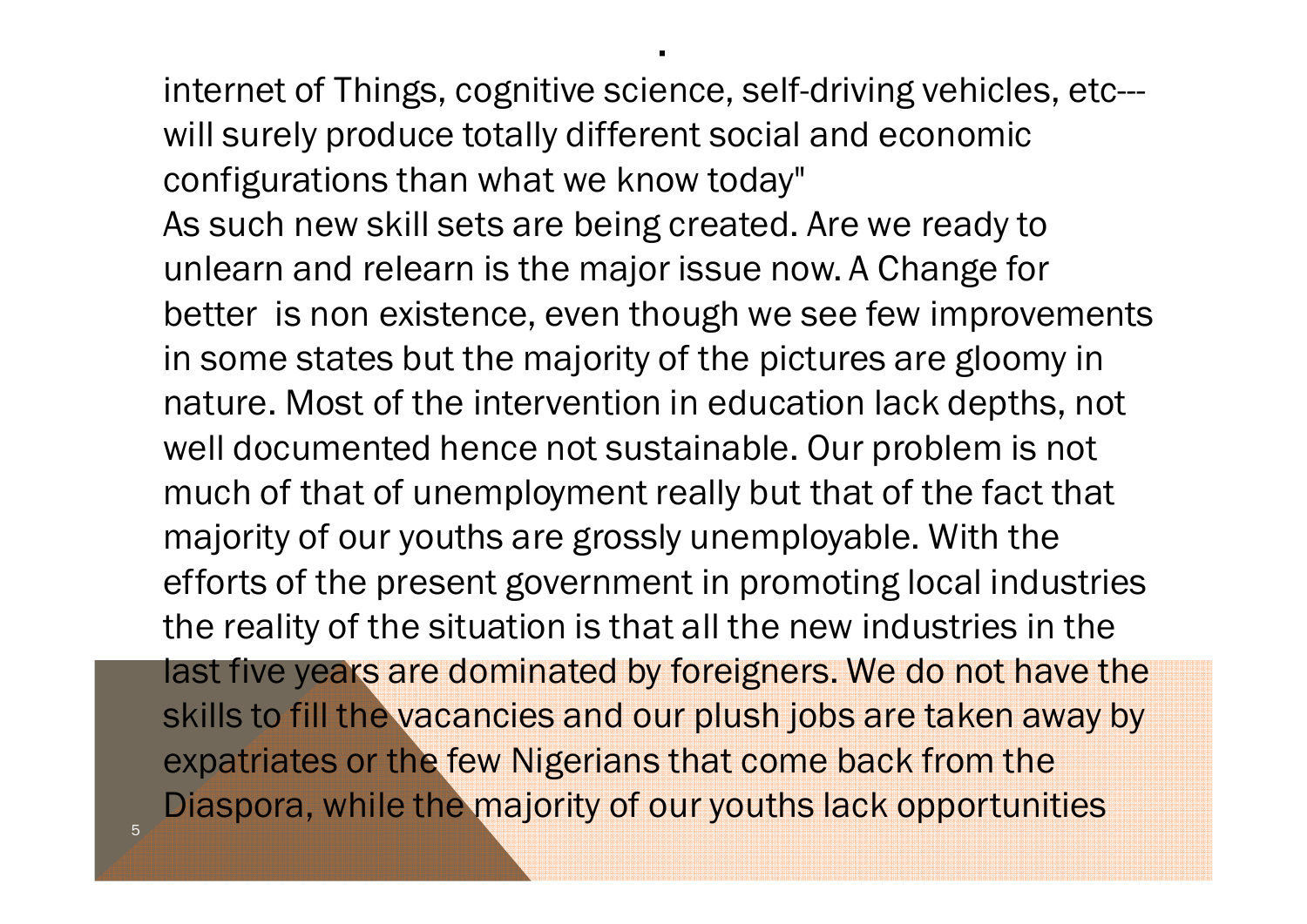. benefit from this development. The Nigerian population is largely youthful, with over 40% of the Nigerian population between 0-14 years old; 53% between 15-65 years and 4% over 65 years. The options open to our youths are many but negative. These are : prostitution, militancy, 419, internet fraud, armed robbery, thuggery or street hawking etc. Some of them after struggling to get some sort of half baked education seek greener pastures and leave the country in droves. Leaving us with a glooming outlook and if nothing is done about this we all can visualise the doomed end in not too distant future. Our education sector is busy producing half baked products, some of our secondary school leavers cannot spell or write their names not to talk of offer any skills in the work place. The situation is bleak. Quoting my mentor once again Prof. Charles Soludo, he said "Ordinary people who can't explain what has hit them, resort to all sorts of criminal activities to survive........ the easiest way to waste the future is to continue to churn out millions of semi-illiterate, 6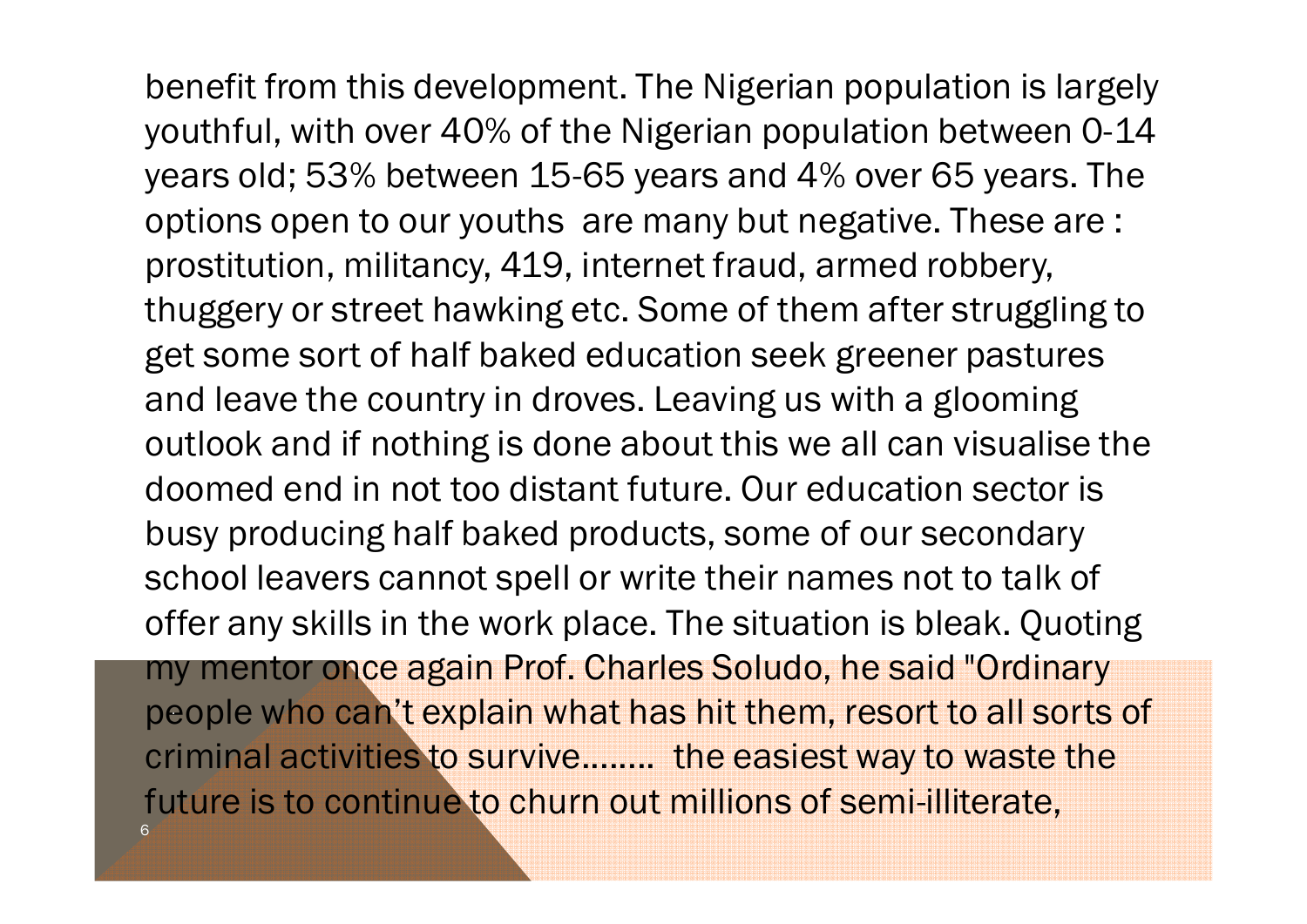. largely unemployable citizens, most of whom see criminality as the only route to escape the poverty trap or drug as the opium for solace. With an urbanisation rate of over 5%, the conflagration that might ensure when hundreds of millions surge to the cities but can't find jobs, housing, water and food can only be imagined. Soon, the rich won't be able to sleep because the poor, homeless and hungry are awake."

Hmmmm. And that was what we experienced recently when some miscreants used the excuse of the xenophobic attacks in south Africa to loot and attack individuals going about their normal daily routines. If we do not see that this is the picture of things to come. Unfortunately my people we should expect more of these sort of incidents if we continue to fold our arms and do

nothing. If we fail to fix the decline in our education sector today, if we fail to train the majority of our youths today to become competent civil citizens of tomorrow then we shall continue to day dream that competent, civil and dynamic leadership will fall from the skies to fix the resulting decline in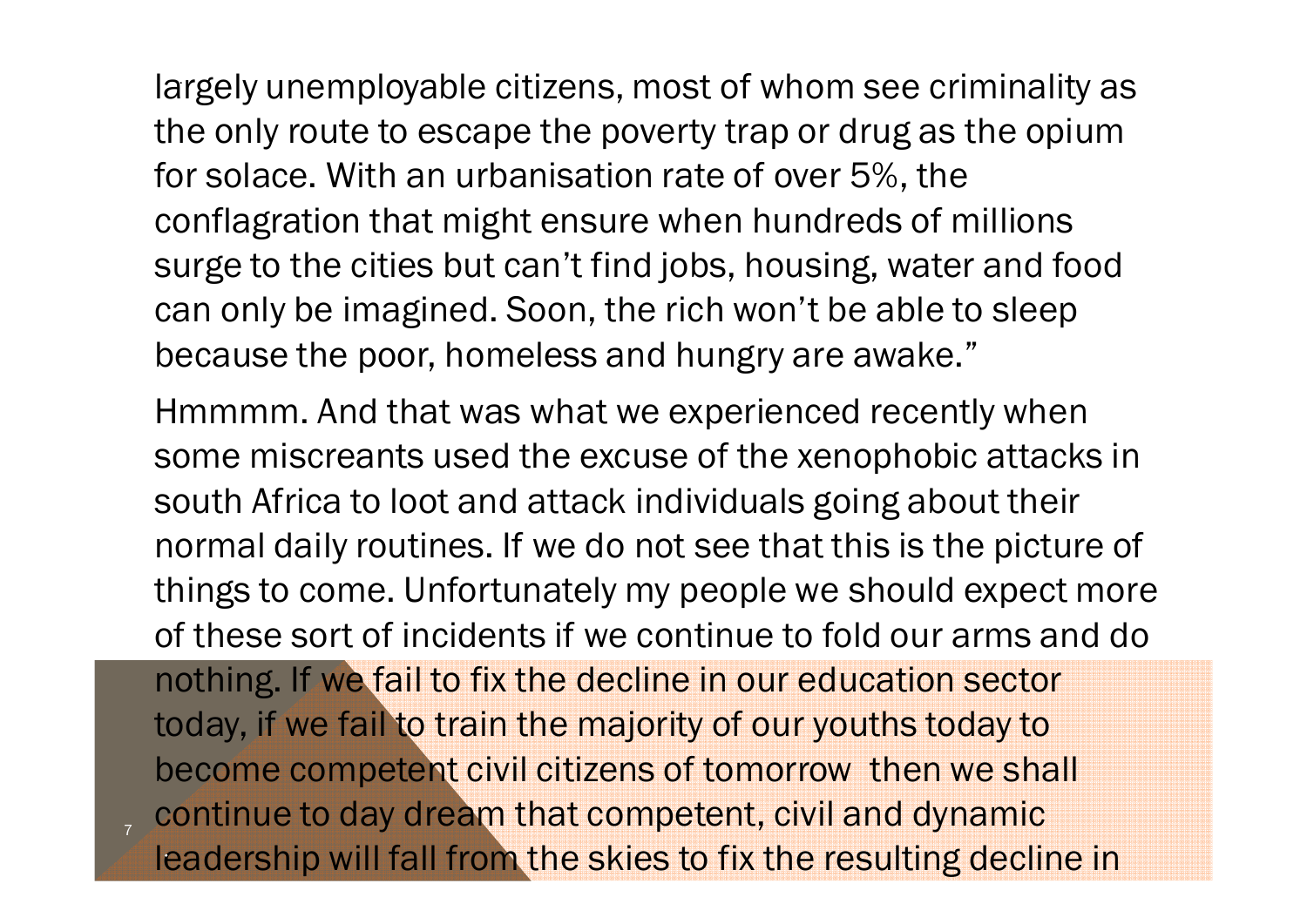#### CLIMBING THE LADDER OF EXCELLENCE IN EDUCATION" HOW DO WE BEGIN? WE NEED

To achieve SDG 4 sustainable development goal 4 ( quality education). And my message to all well meaning Nigerians home and abroad is simple: let's reverse the rot in our educational standards by confronting the underlying issues. First and foremost is the lack of opportunities for our youths. In order to tackle this issue the starting premise is that education which is a human right must be readily accessible to every child in the Nation today.

To deploy our own model of

education intervention just as we are seeing now that the western democracy may not be apt for our peculiar socio cultural set up, to deliberately optimize the potentials of the huge youthful population to be highly productive at home & globally competitive through the provision of cutting edge educational system fit for our purpose in the 21st century,

enabled by technology and inculcate Character education, functional and life skills will definitely not be far from the solution.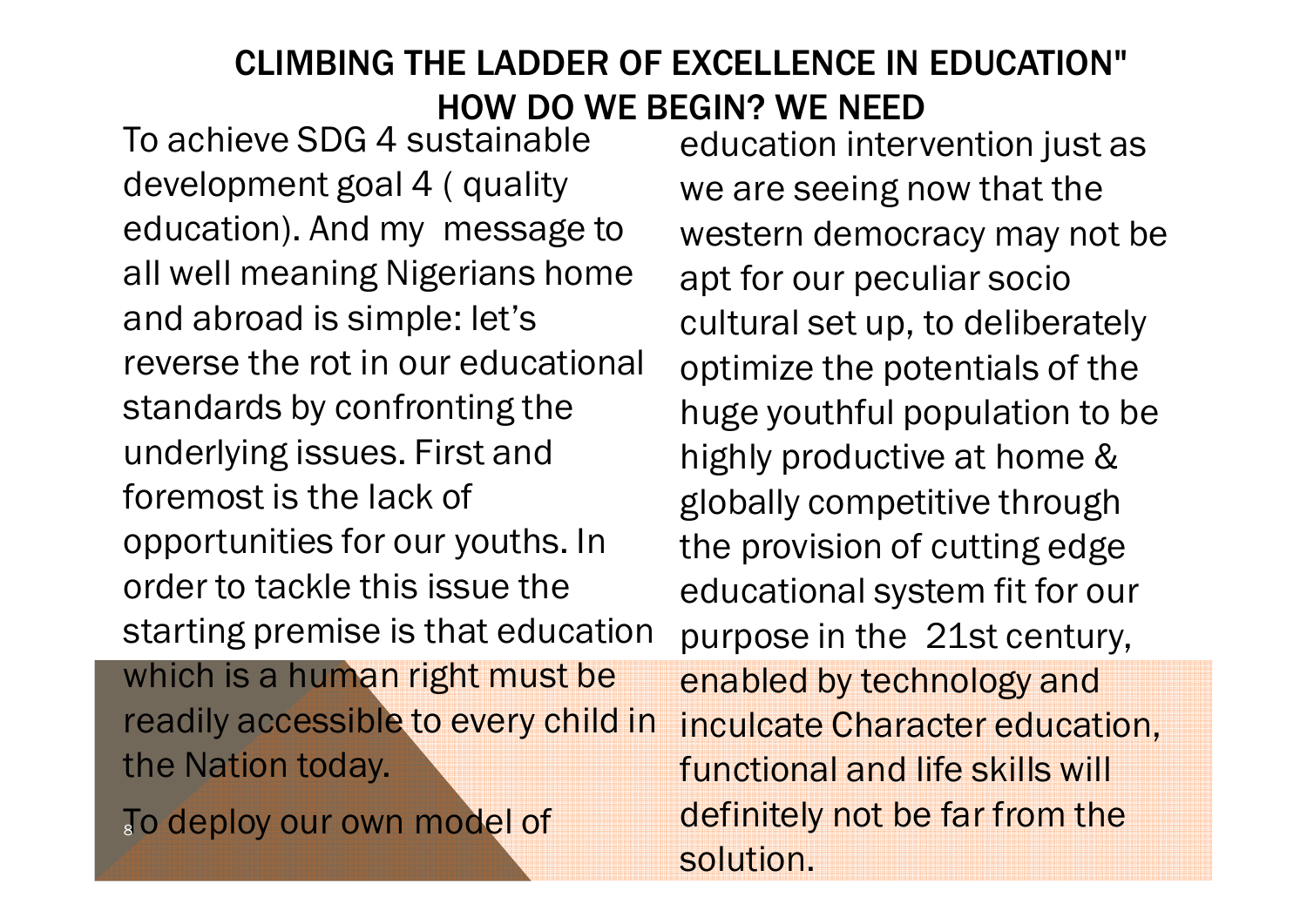### WHAT IS SUSTAINABLE DEVELOPMENT?

The World Commission on Environment & Development WCED (Bruntland Commission) has defined sustainable development as "development that meets the needs of the present without compromising the ability of future generations to meet their own needs". Therefore, sustainable development means thinking of

### CLIMBING THE LADDER OF EXCELLLENCE

the huge gaps in our archaic educational system to provide the much needed opportunities for our youths, how do we feed the Nation with the unsophisticated farming methodologies? It is true that we have received help in the past and still getting help but such helps are mainly interventions by Nigerians and friends of Nigerians both home and abroad have been directed at

#### the future.

do we as a Nation brid<mark>ge</mark> Climbing the Ladder of Excellence in Education"; how

building classroom blocks in our schools (which are; of course desperately needed).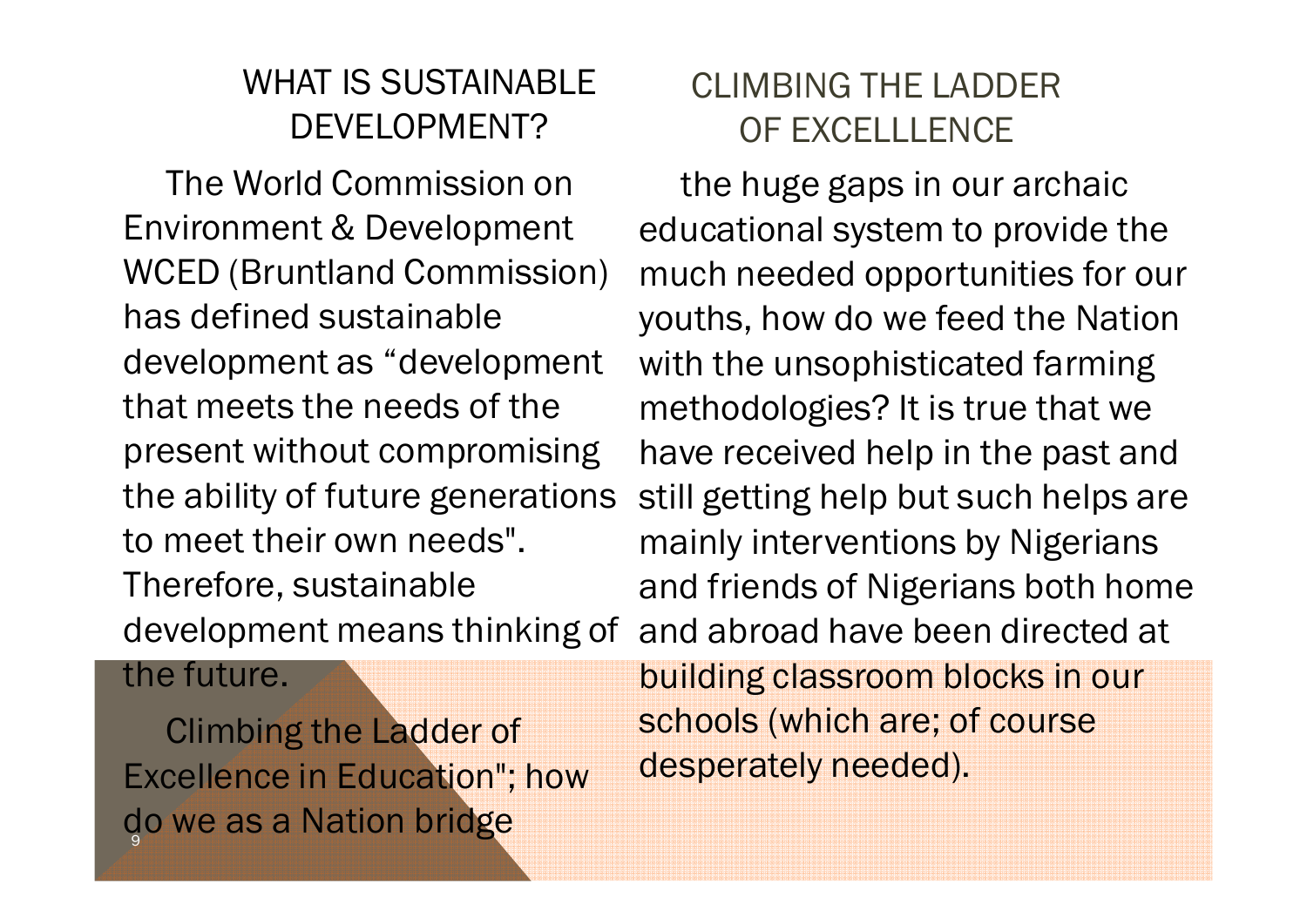. As evidenced from recent developments in the Western world whereby there is a shrinking population of Caucasians and declines in birth rates, these societies would need productive labour and India has positioned herself to provide highly skilled migrants professionals to these countries. If we get our acts together why can't Nigeria strategically position herself to become a hub for producing competent capable human resources? Climbing the Ladder of Excellence in Education"; how do we as a Nation bridge the huge gaps in our archaic educational system to provide the much needed opportunities for our youths, how do we feed the Nation with the unsophisticated farming methodologies?

My message is simple and I have been singing this to all who cares to listen and would not stop till we get attention. We need our own Model Education System Intervention that can be deployed on a National level through individual states. As I would explain in the next part of my address.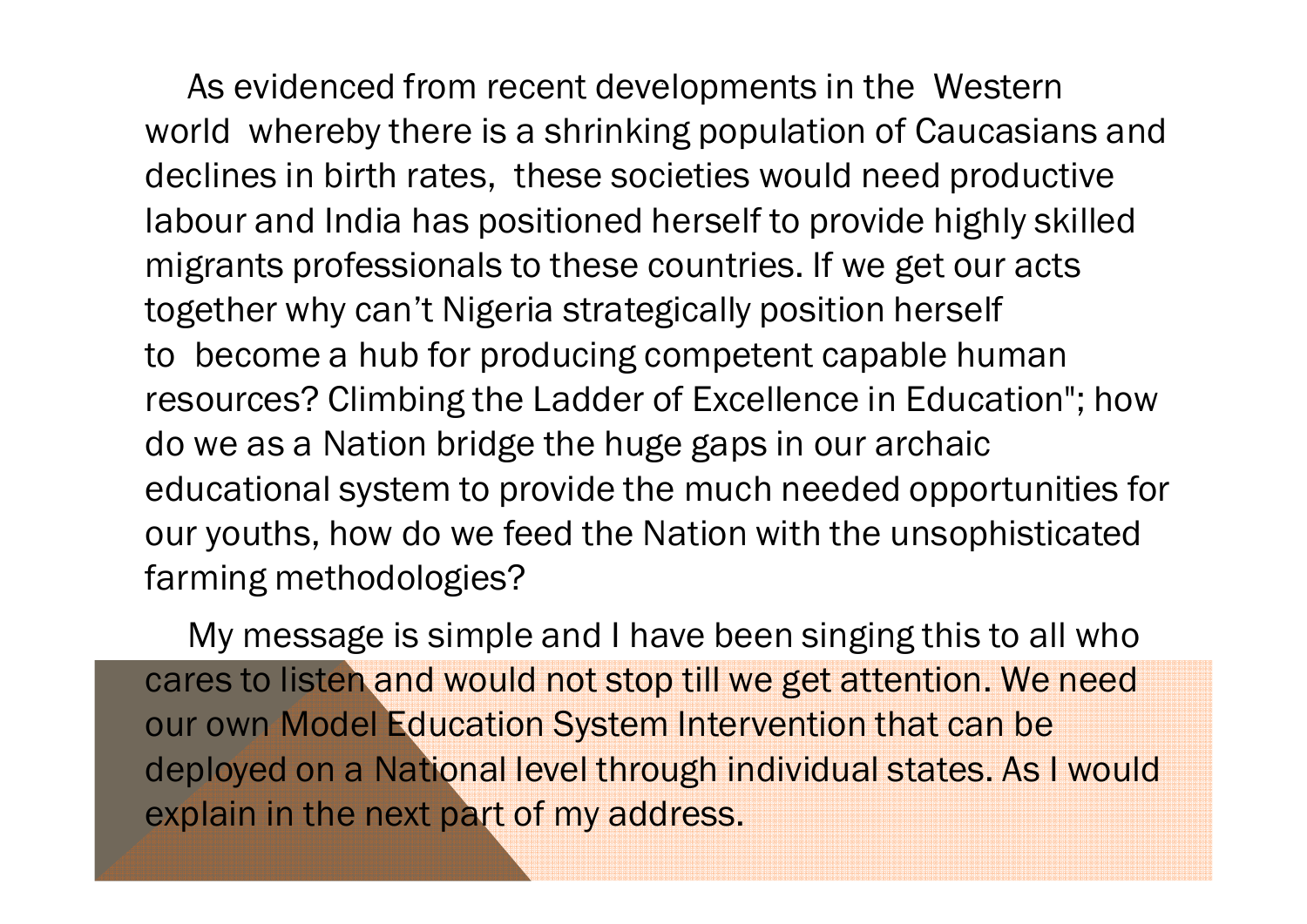### MEETING THE CHALLENGES

The Solution: Climbing the Ladder of Excellence in Education" where do we begin? Implications for NEED: Nigerian Schools Foundation (NSF) Excellence in Education Development. There are 49 Alumni secondary schools from across Nigeria in

NSF. It is good that the Education Team is trying to raise awareness and encourage schools to think not just about fund raising but also how to support and drive quality, they would also need to come up with an Education Intervention Plan that would include a combinations of the following activities:

**MEMBERSHIP DRIVE COLLABORATIONS** TCPD & I

11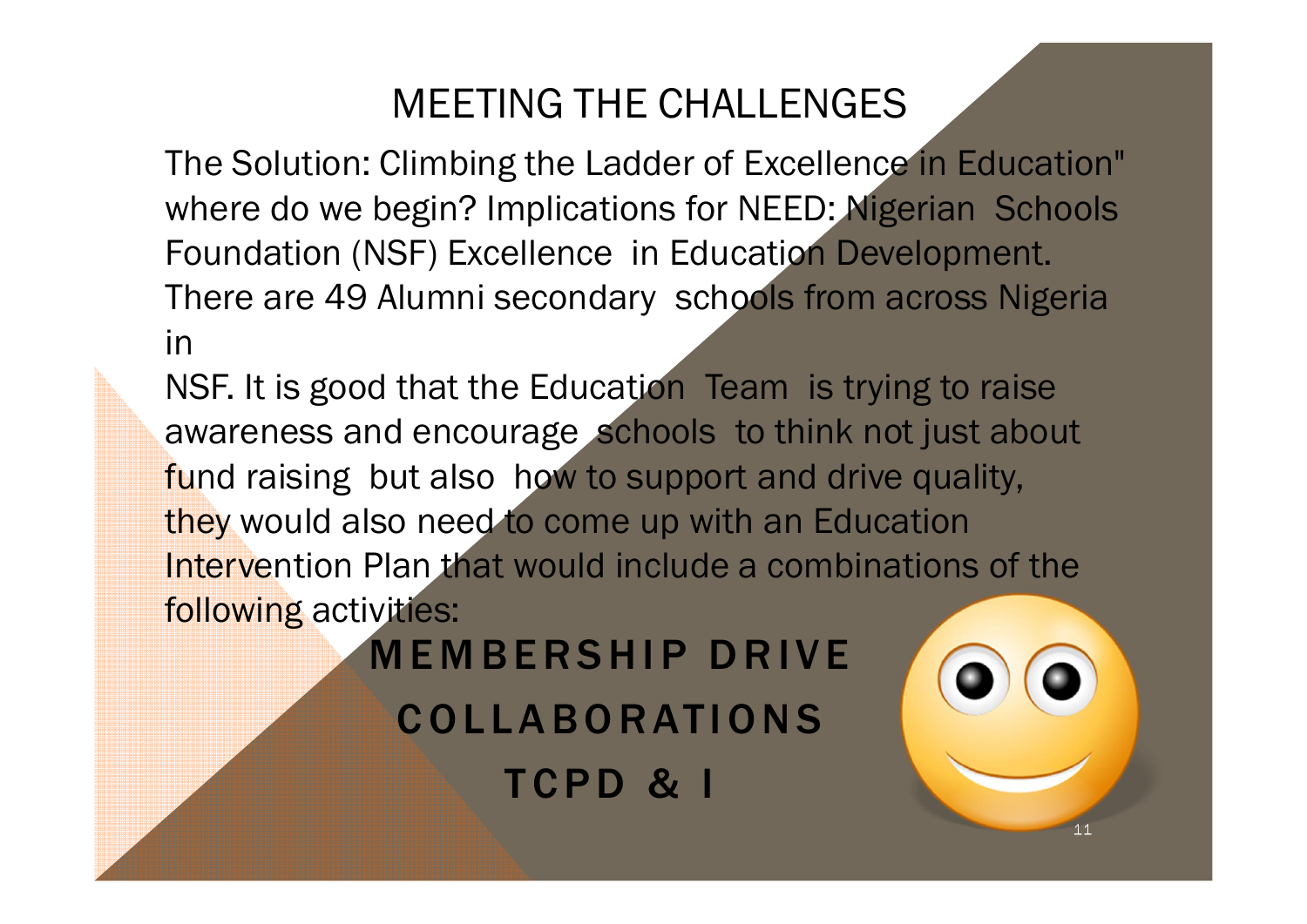#### *Meeting the challenges*

*I.* embark on an aggressive membership drive to increase schools.to a minimum of 100 accross Nigeria and establish chapters in south and NORTH america, other parts of Europe and the rest of the World *2.* Another key focus would be to address the disparity in the education standards across the Nation. 3.Furthermore, why should we not deploy an incentive programme to promote careers in education and learning.

How?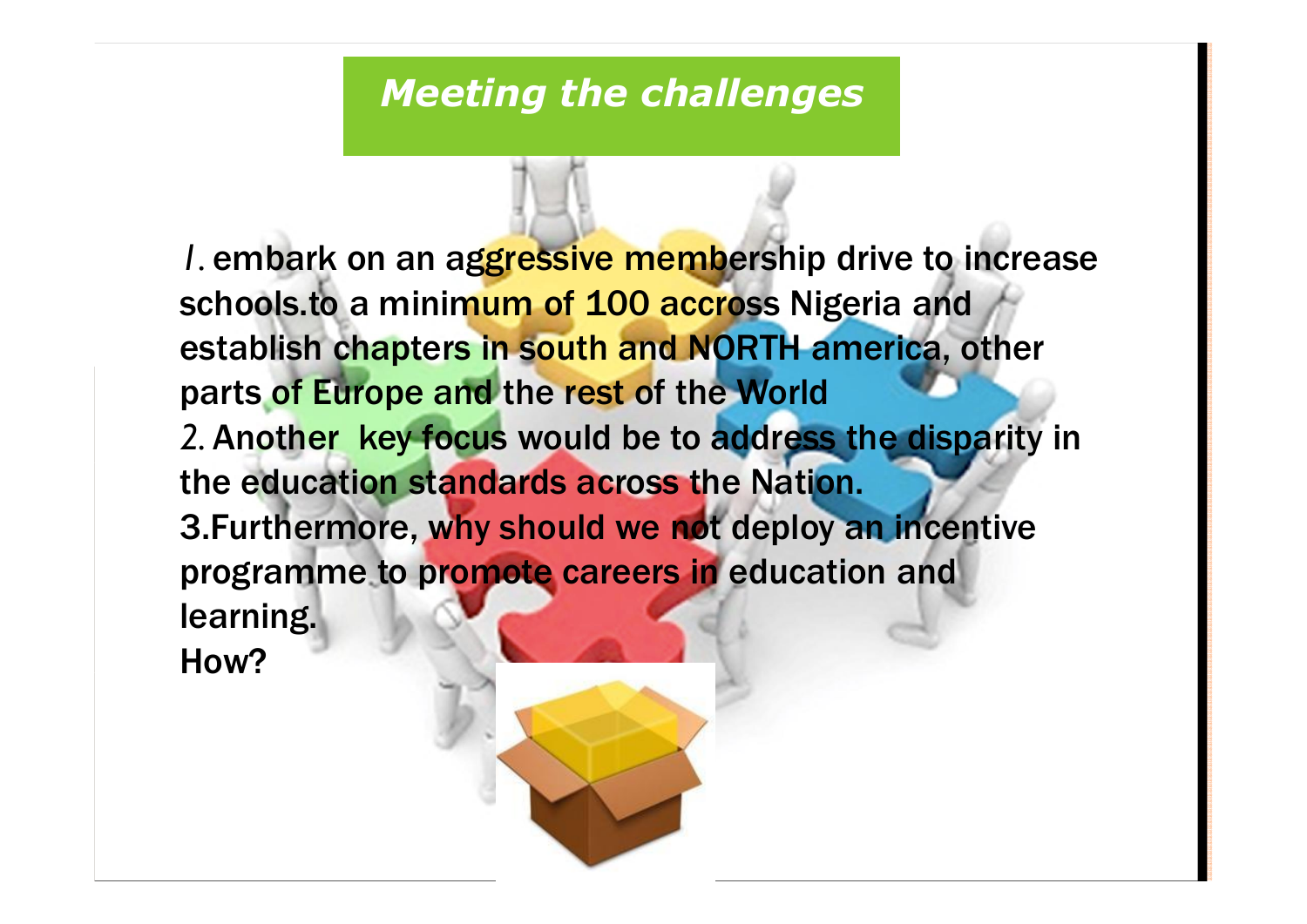### WWW.OYOMESISCHOOLS.COM.NG



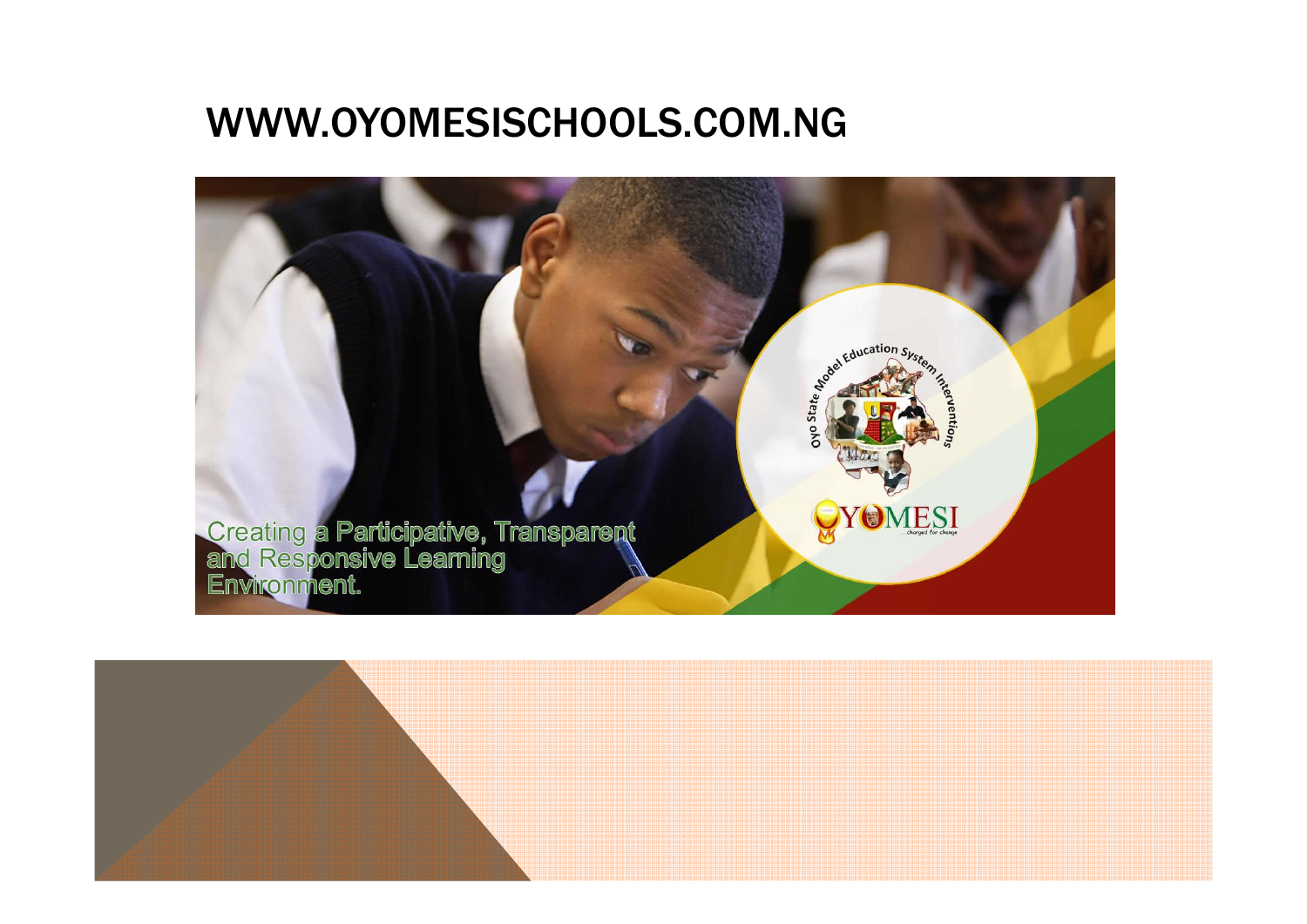## EDUCATION IS THE MOST EFFECTIVE MECHANISM FOR DEVELOPMENT.

Development is the main instrument for wealth creation. So what is development? Development is the degree to which the freedom of people is enhanced. Development enhances the freedom of people and free people enhance development, it is a virtuous circle. So How do we start this, Education is the most effective mechanism for development.

No country is less likely to go far beyond the threshold of development, unless it ensures that most of its people receives a good basic education.

So what do we mean by Quality Education?, whether at primary or any other level, the standard general definition of quality is fitness of purpose at minimum costs to society. The purpose of education is learning to know, learning to do , learning to be, and learning to live together. It is the creation of competent and civil individuals, a basic prerequisite for sustained development. Developed countries of the world aspire to have a thriving knowledge economies which depend on creativity and ingenuity.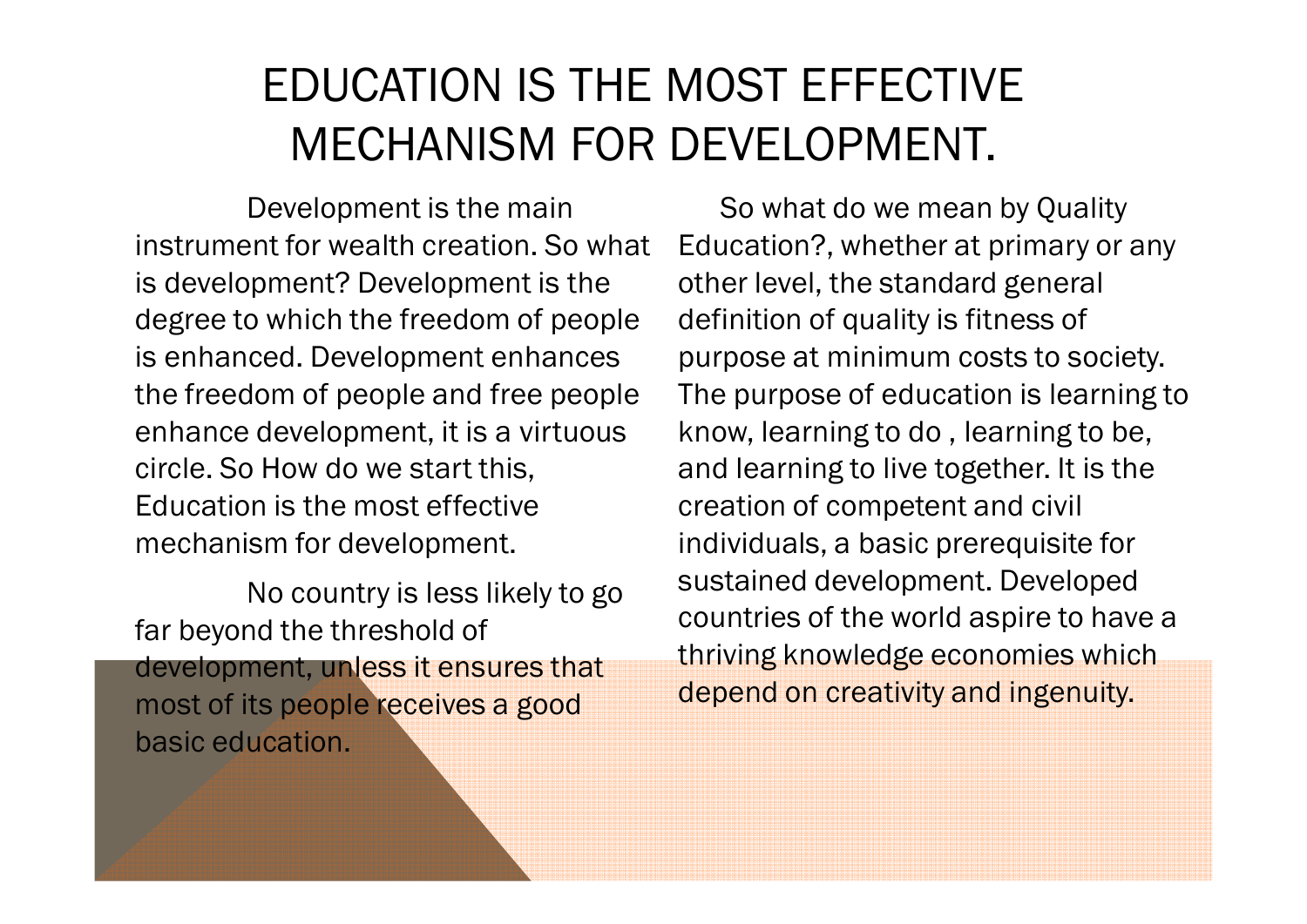### FINAL THOUGHTS

In conclusion distinguished guests, friends of education and Nigerian patriots, there is no gain saying that, we need to consciously develop education as an instrument of socio-economic transformation and start shaking the tables and unleash processes that would lead to our school leaders observing world best practices in education if we really are desirous about removing the bleakness that is before us.

We need to be deliberate, focused and strategic.

Our ministry of education should be supported to become highly effective to mould the future of our youths. While the above might seem daunting, we can start with a pilot programme.

It is my sincere belief that the information, analysis & inferences contained in this address will whet the appetite of the NSF managements, members & other stakeholders to look for opportunities to support excellence in education

development